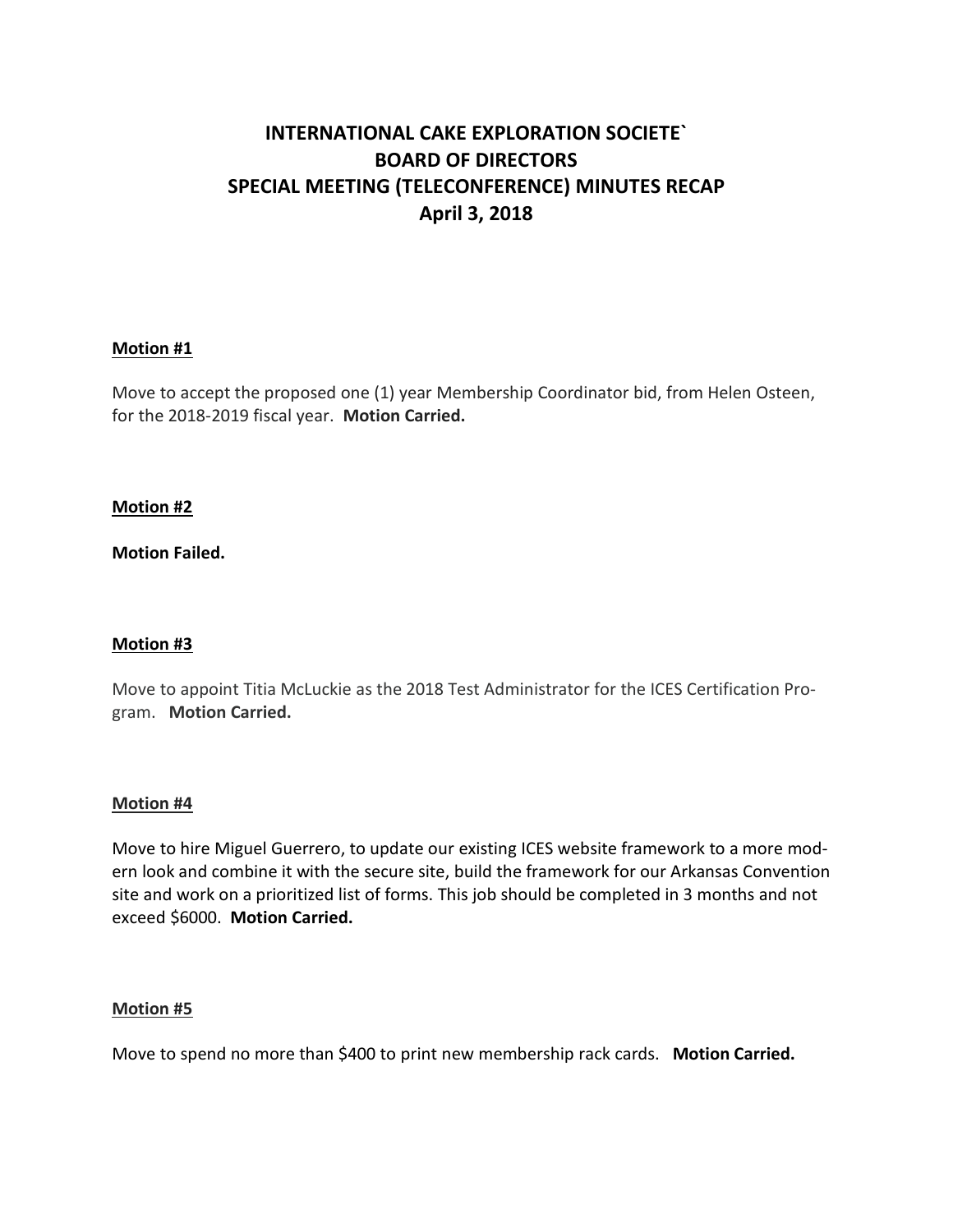# **Motion #6**

Move to Combine the positions of Recording Secretary and Corresponding Secretary into one position called "Secretary". All references in the Bylaws to Recording Secretary and Corresponding Secretary will be replaced with "Secretary" and the two positions duties will be combined into one." **Motion Carried by BOD, to be presented to membership at GMM.**

# **Motion #7**

Move to accept the logo as amended by the 2019 Arkansas Show. (removing one cookie and centering trunk) **Motion Carried.**

# **Motion #8**

Move to accept the 2019 Tentative Convention and Show Schedule as presented. **Motion Carried.**

# **Motion #9**

Move that only badged attendees can volunteer at ICES Conventions and Shows. **Motion Carried.**

# **April Treasurers Report**

For the month of March, 2018

**Beginning Money market account**: \$272, 833.75

**Ending Money Market account**: \$273,899.58

**Money Market Credit**: \$1,143.28

**Money Market Expense**: \$77.45